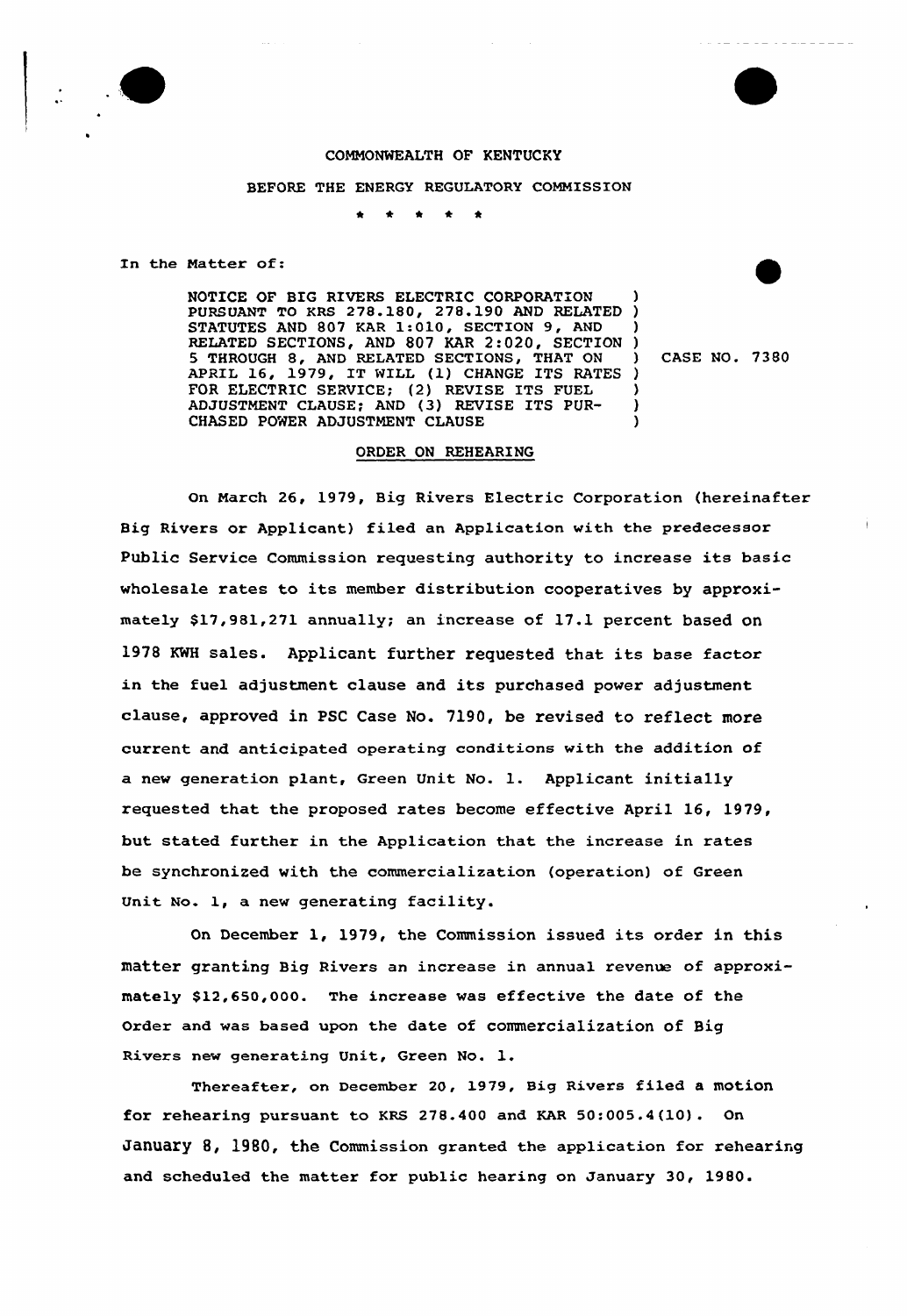

The purpose of the rehearing was to allow applicant to provide further evidence of the allegations in its petition concerning the Commission's order of December 1, 1980.

Based on the evidence of record, the Commission is of the opinion and finds as follows:

0) In the application for rehearing Big Rivers contended that "...the Order excludes certain interest costs which should be included, includes certain interest costs which should be excluded in calculation of Big Rivers' expenses and margin and disallows \$2,272,960 of interest costs which should be allowed."

Based upon the additional information provided on rehearing in this matter the Commission maintains its original position that the adjustment to interest on long-term debt should reflect the annualization of long-term debt outstanding at the end of the test period as well as the additional long-term debt to be secured prior to commercialization of the Green Unit No. 1. However, the Commission concurs with applicant in that the pro forma interest expense should reflect the actual test year interest on the debt associated with the Panama Mine long-term debt, the interest on interim financing and the interest expense associated with the financing of the new computer system.

The commission will further adjust the pro forma gross interest expense downward by \$194,792 to reflect the retirement of the longterm debt, which generated this interest expense.

The net effect of these adjustments vill increase the gross interest on long-term debt by \$470,078.

Big Rivers did not propose to adjust interest during construction in its original application and consequently the commission did not adjust Interest During construction in its order of December 1, 1979. Utilizing the additional information supplied on rehearing, the Commission has determined that an adjustment should be made to reduce interest during construction by  $$1,613,826$ . The original filing of sig Rivers did not contain enough information to properly determine the pro forma interest during construction which resulted in an understatement of the net interest on Long-Term debt.

 $-2-$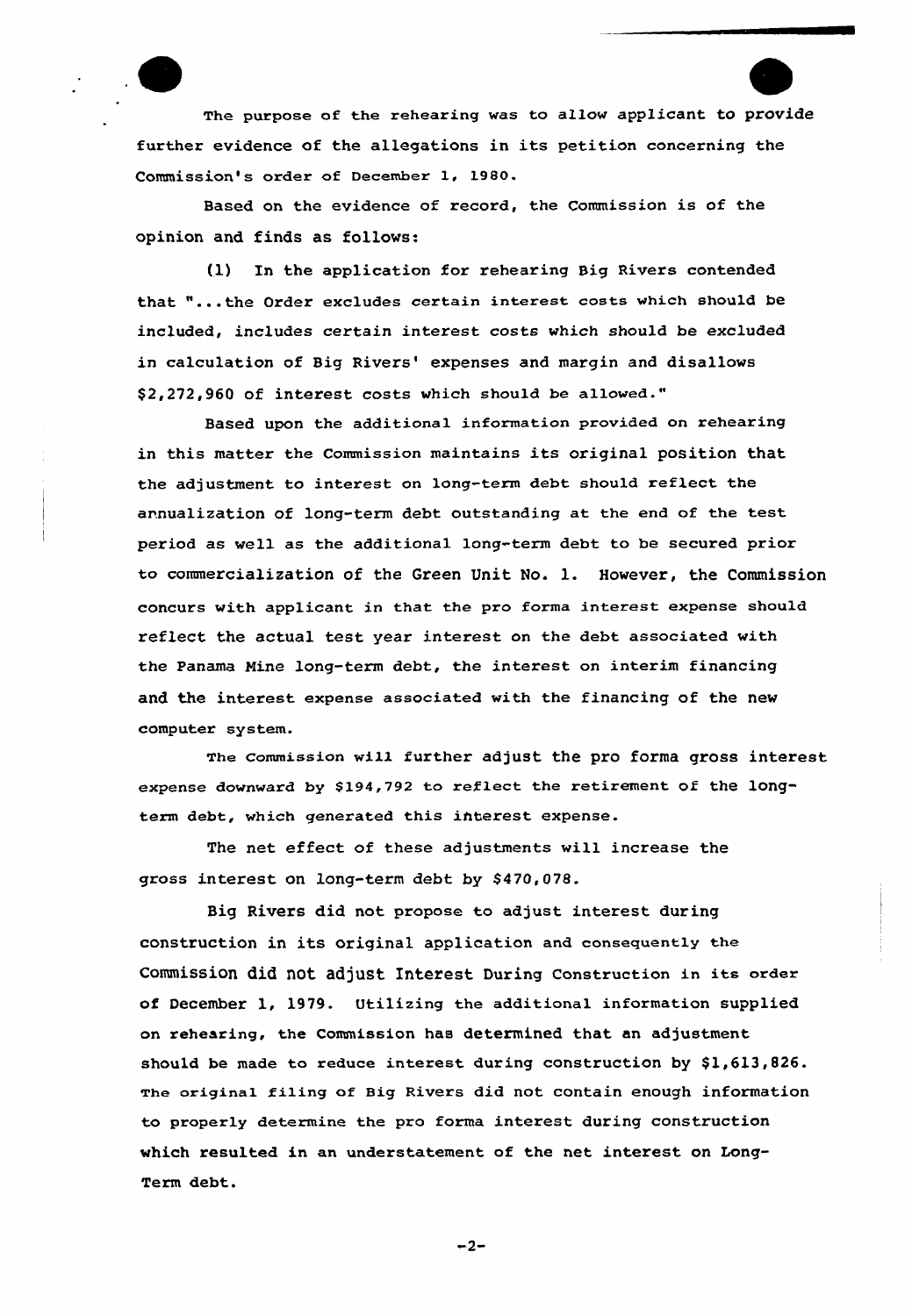(2) In view of the Commission's decision to reduce Big Rivers' proposed adjustment to maintenance expense for the Green Unit No. 1, Big Rivers proposed an alternative adjustment to increase the projected maintenance costs by \$ 813,600. The Commission has determined that it will make no further adjustment to reflect the projected maintenance costs of this unit. Although there is some merit to the approach used to project this expense the actual costs are extremely speculative. Theoretically, the operation of a new generation unit should require to some extent less maintenance. However, it is <sup>a</sup> recognized fact that the actual maintenance could exceed projections in the initial months of operation due to mechanical failure during the breaking in or shakedown process. Alternative approaches to the historical cost basis approach were available to application but were not presented in this matter. Therefore, the commission's original decision vill be affirmed herein.

{3) At the time the Order was issued in this matter Big Rivers' adjustment to Accounts Receivable taxes was merely an estimate based on a projected level of Accounts Receivable at a future date. The Commission felt that this adjustment was too speculative and denied the adjustment in the Order. The Commission will affirm its original decision and make no further adjustment to tax expense.

(4) During the rehearing applicant stated a correction to its original testimony concerning the cost of professional services in connection with its attempt to secure <sup>a</sup> bond rating for the sale of pollution control bonds. The correction reflected that Big Rivers had actually expended approximately \$107,000 in associated costs rather than the \$190,000 originally stated. Therefore, the Commission will adjust the test year by the revised amount of \$107,000.

(5) Based upon the aforesaid findings, Big Rivers adjusted Test Year Net Income as set out in the original order on page <sup>8</sup> would reflect a net loss of \$20,342,905.

 $-3-$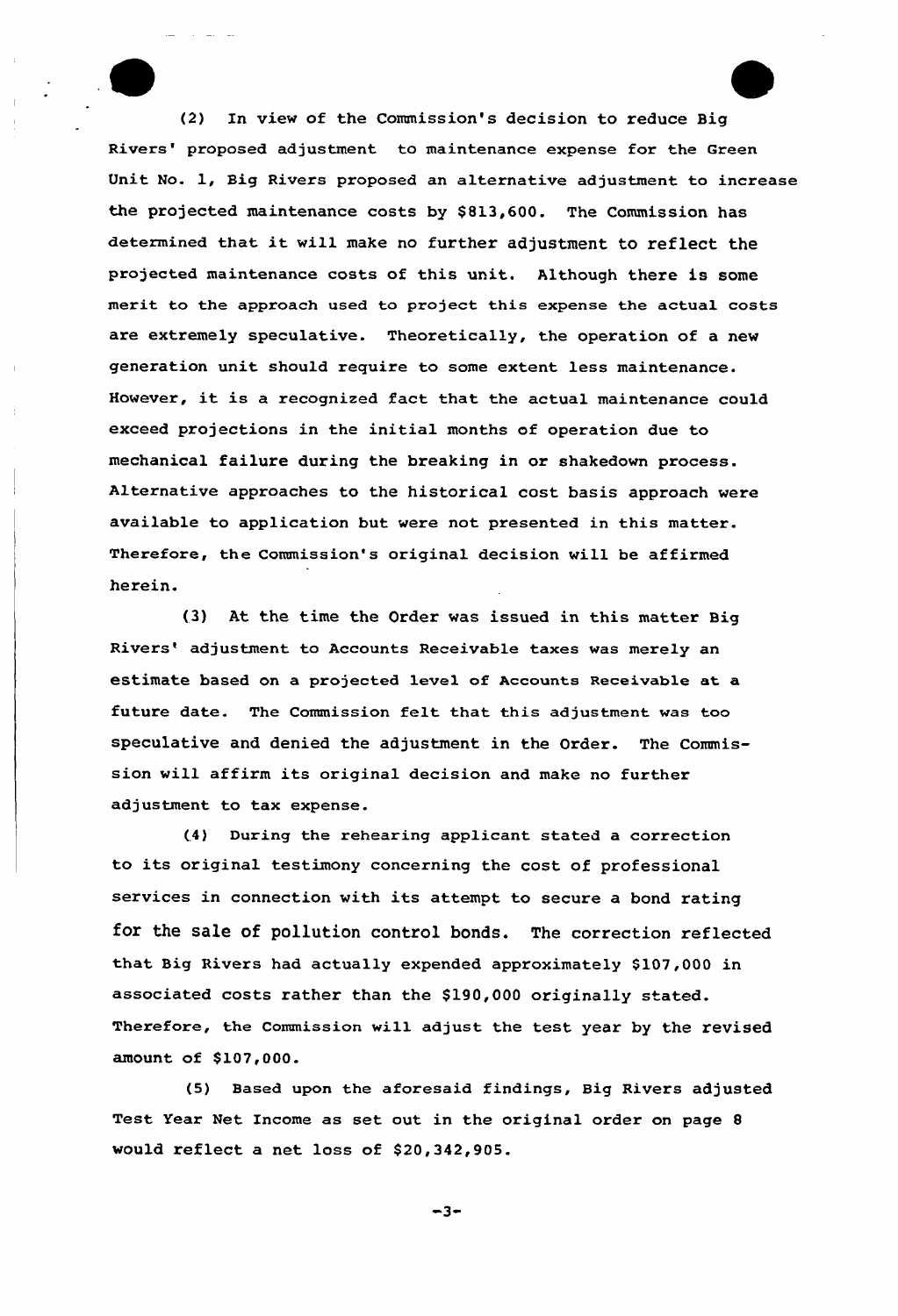

(6) The Commission is of the opinion that the Times Interest Earned Ratio of 1.2 allowed in the original order is adequate to maintain applicant's mortgage requirements. In order to achieve this level of earnings based on the historical test period Applicant should be allowed Net Income of \$4,851,505 which will require an increase based on the adjusted test year of approximately \$16,275,000. The rates set out in Appendix "A" are designed to provide sufficient revenue when applied to projected annual sales to produce gross annual revenue from sales of approximately \$135,858,000. The amount of increase granted in this order is approximately \$3,625,000 in excess of the amount granted in the original order in this matter.

Based upon the additional revenue granted herein Applicant's rate of return on Net Investment would be 6.69%.

IT IS THEREFORE ORDERED, that the rates set out in Appendix "A" of the Commission's Order dated December 1, 1979, are hereby set aside.

IT IS FURTHER ORDERED, that the rates set out in Appendix "A" attached hereto and made a part hereof are approved for service rendered on and after the date of this Order.

IT IS FURTHER ORDERED, that Big Rivers Electric Corporation shall file within thirty (30) days of the date of this Order its revised tariff sheets setting out the rates and charges approved herein.

> Done at Frankfort, Kentucky, this 4th day of June, 1980. ENERGY REGULATORY COMMISSION

Chairman <u>Ulm</u> Chairman Vice

ATTEST:

**Secretary**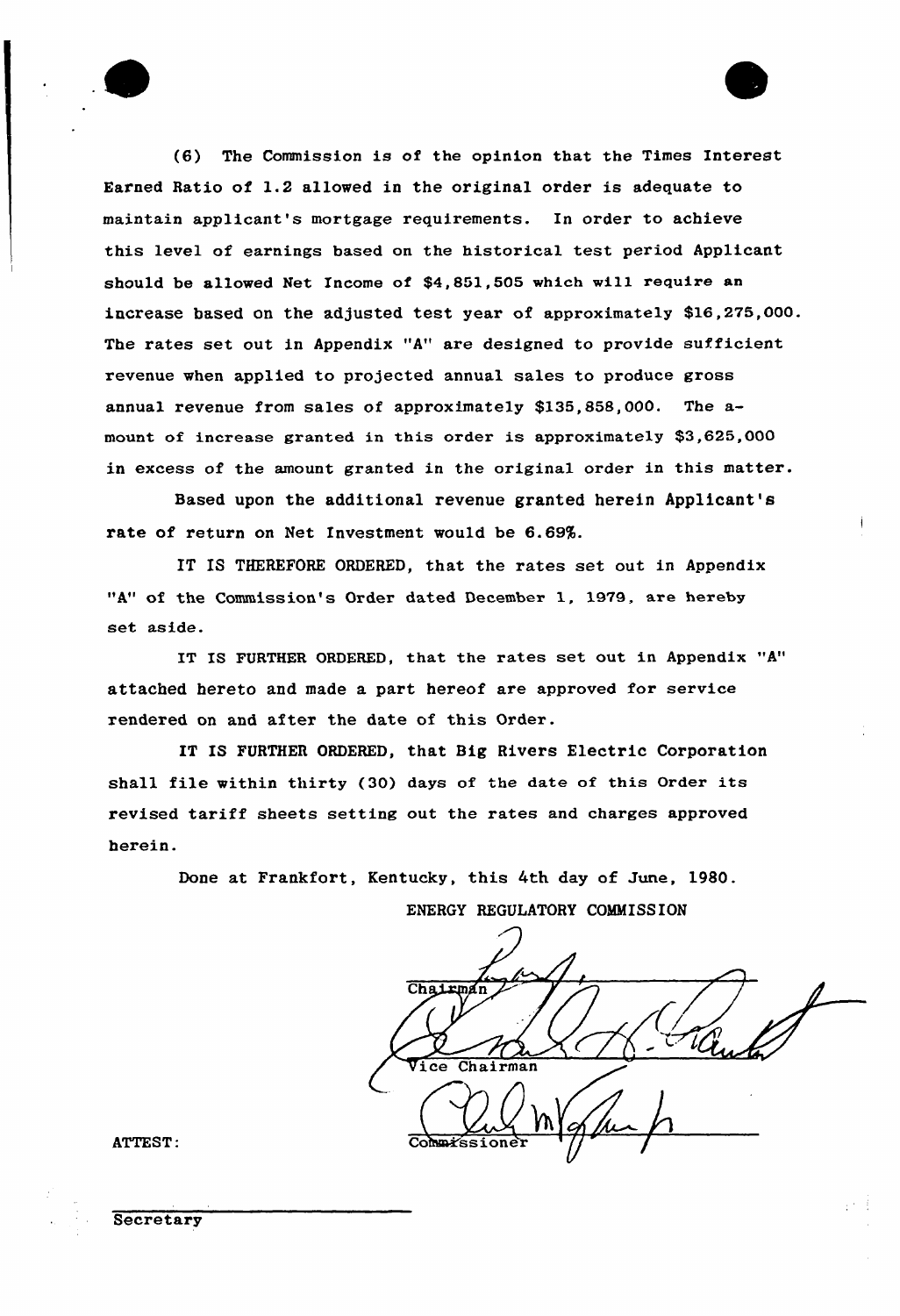



APPENDIX TO AN ORDER OF THE ENERGY REGULATORY COMMISSION IN CASE NO. 73BO DATED JUNE 4, 1980.

The following rates and charges are prescribed for the customers in the area served by Big Rivers Electric Corporation. All other rates and charges not specifically mentioned herein shall remain the same as those in effect under authority of this Commission prior to the date of this Order.

 $\overline{\mathbf{v}}$ 

 $\mathbf{A}$ 

 $\mathbf{I}$ 

٠€  $\mathbf c$  $\mathbf C$ 

 $\mathbf{a}$ 

 $_{11}$  $\mathcal{E}$ 

 $\mathbf C$ 

n u

 $\Rightarrow$  $\Rightarrow$ 

#### RATE SCHEDULE:

- A. Monthly Delivery Point Rate:
	- (1) Demand Charge of: All KW of billing demand at \$4.10 per kilowatt
	- (2) Plus an energy charge of:<br>(a) All KWH per month at
		- All KWH per month at 13.075 mills per KWH plus an additional charge of .322 mills per KWH for the specific purpose of amortizing the ten-year loan from the Louisville Bank for Cooperatives, this additional .322 mills per KWH to continue until the said debt is paid. The total energy charge will be 13.397 mills per KWH until such debt is paid and 13.075 mills thereafter.
- B. Fuel Clause:

The energy charge shall be increased or decreased by a fuel adjustment factor as follows:

$$
\frac{F}{S} = .009826
$$

(1) The fuel clause shall provide for periodic adjustment per KWH of sales equal to the difference between the fuel costs per KWH sale in the base period and in the current period according to the following formula:

> Adjustment Factor =  $\underline{F(m)}$  \_  $\underline{F(b)}$  $\overline{S(m)}$   $\overline{S(b)}$

Where F is the expense of fossil fuel in the base (b) and current (m) periods; and S is sales in the base (b) and current (m) periods, all defined below:

- (2) FB/SB shall be so determined that on the effective date of the Commission's approval of the utility's application of the formula, the resultant adjustment will be equal to zero (0).
- (3) Fuel costs (F) shall be the most recent actual monthly cost of:
	- (a) Fossil Fuel consumed in the utility's own plants, and the utility's share of fossil and nuclear fuel consume in jointly owned or leased plants, plus the cost of fuel which would have been used in plants suffering forced generation and/or transmission outages, but less the cost of fuel related to substitute generation, plus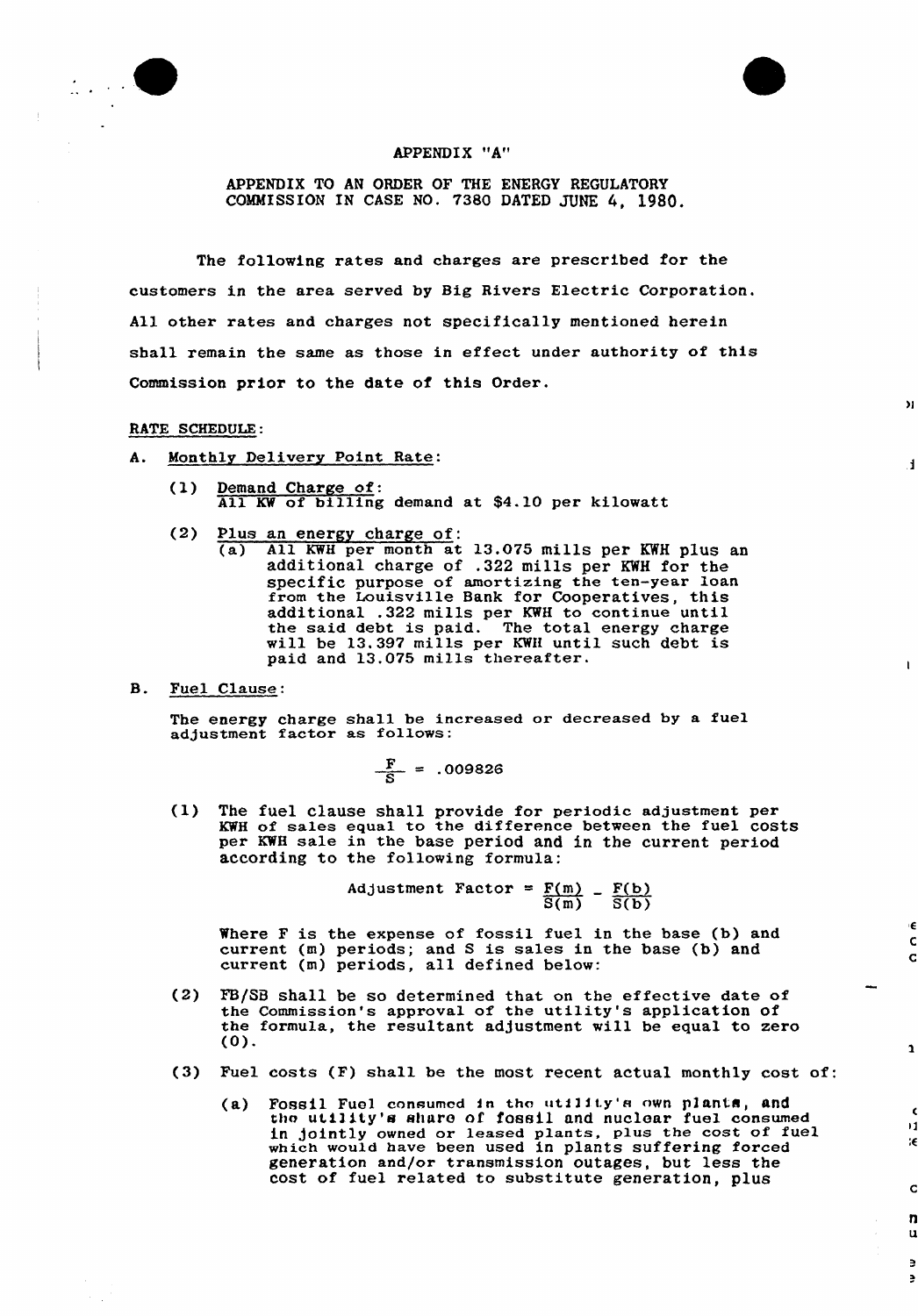



## B. Fuel Clause: (Cont'd)

- (3) (b) The actual identifiable fossil and nuclear fuel costs associated with energy purchased for reasons other than identified in paragraph (c) below, but excluding the cost of fuel related to purchases to substitute the forced outages, plus
	- (c) The net energy cost of energy purchases, exclusive of capacity or demand charges (irrespective of the designation assigned to such transaction) when such energy is purchased on an economic dispatch basis. Included therein may be such costs as the charges for economy energy purchases and the charges as <sup>a</sup> result of scheduled outage, all such kinds of energy being purchased by the buyer to substitute for its own higher cost energy; and less
	- (d) The cost of fossil fuel recovered through inter-system sales including the fuel costs related to economy energy sales and other energy sold on an economic dispatch basis.
	- (e) All fuel costs shall be based on weighted average inventory costing.
- (4) Forced outages are all nonscheduled losses of generation or transmission which require (purchase of) substitute power for a continuous period in excess of six (6) hours. Where forced outages are not as a result of faulty equipment, faulty manufacture, faulty design, faulty installations, faulty operation, or faulty maintenance, but are Acts of God, riot, insurrection or acts of the public enemy, then the utility may, upon proper showing, with the approval of the Commission, include the fuel cost of substitute energy in the adjustment.
- (5) Sales (S) shall be all KWH's sold, excluding inter-system sales. Where, for any reason, billed system sales cannot be coordinated with fuel costs for the billing period, sales may be equated to the sum of (i) generation, (ii) sales may be equated to the sum of (i) generation, (ii) purchases, (iii) interchange in, less (iv) energy associated with pumped storage operations, less (v) inter-system sales referred to in subsection ( 3) (d) above, less (vi) total system losses. Utility-used energy shall not be total system losses. Utility-used energy shall not be excluded in the determination of sales (S).
- (6) The cost of fossil fuel shall include no items other than the invoice price of fuel less any cash or other discounts. The invoice price of fuel includes the cost of the fuel<br>itself and necessary charges for transportation of the fuel itself and necessary charges for transportation of the fuel from the point of acquisition to the unloading point, as listed in account 151 of FERC Uniform System of Accounts for Public Utilities and Licensees.

To facilitate the prompt mailing of bills, the fuel adjustment amount for any billing month shall be the product of the "Adjustment Factor" for the preceding month as define above and the kilowatt hours consumed by the Member in the preceding month.

C. Purchase Power Clause:

The energy charge shall be increased or decreased by a purchase power adjustment factor as follows:

$$
\frac{\text{pp}}{\text{S}} = .000254
$$

 $-2-$